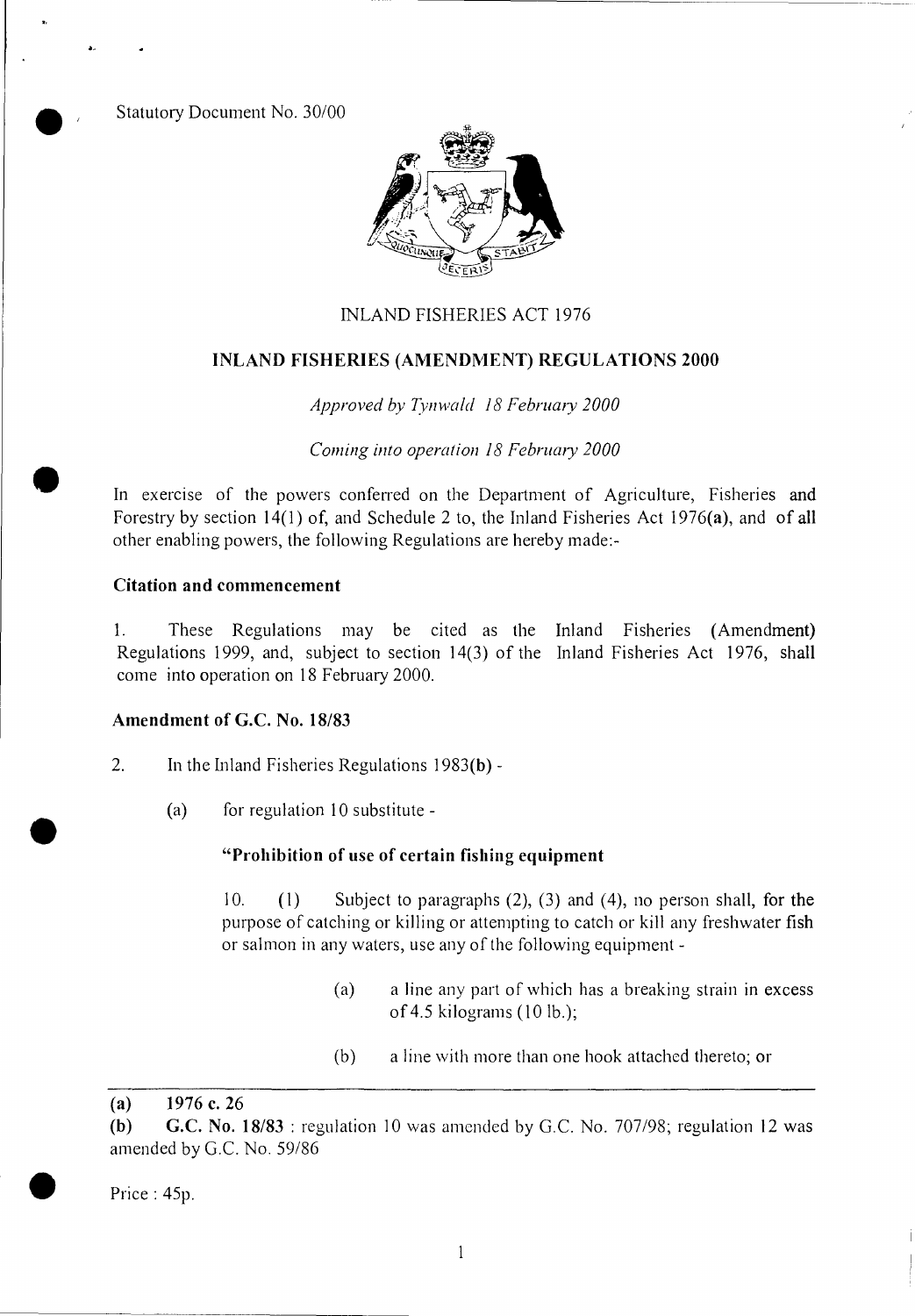(c) a hook larger than No. 6 Redditch scale,

nor have such equipment in his possession in such circumstances as to satisfy the court before which he is charged that he intended at the time to catch or kill any freshwater fish or salmon by means thereof;

(2) Paragraph (1)(b) shall not apply in respect of the following tackles -

- (a) the tackle known as Pennal or Stuart tackles;
- (b) tackle comprising a leader and point fly, with one or two dropper flies attached to the leader by a snell where the court before which the person is charged is satisfied that it was being used or was intended to be used for fly fishing only;
- (c) the tackles known as a spinner, lure and spoon where the court before which a person is charged is satisfied that the tackle was being used in a manner consistent only with the proper use of a spinner, lure or spoon;
	- (i) in a reservoir, where the spinner, lure or spoon does not exceed 10 grams in weight and does not exceed 65 millimetres in length, inclusive of hook and dressing; or
	- (ii) in a river, where the spinner, lure or spoon does not exceed 15 grams in weight and does not exceed 100 millimetres in length, inclusive of hook and dressing.

(3) For the purposes of paragraph  $(1)(b)$ , save as respects the tackle referred to in paragraph (2), more than one bend having a common shaft or the shafts of which are, by whatever method, joined together, shall be deemed to constitute more than one hook.

(4) Paragraph  $(1)(c)$  shall not apply in the case of a hook comprised in an artificial fly.

(5) No person shall, for the purpose of catching or killing or attempting to catch or kill any freshwater fish in a reservoir, use a rubber worm or similar artificial bait.";